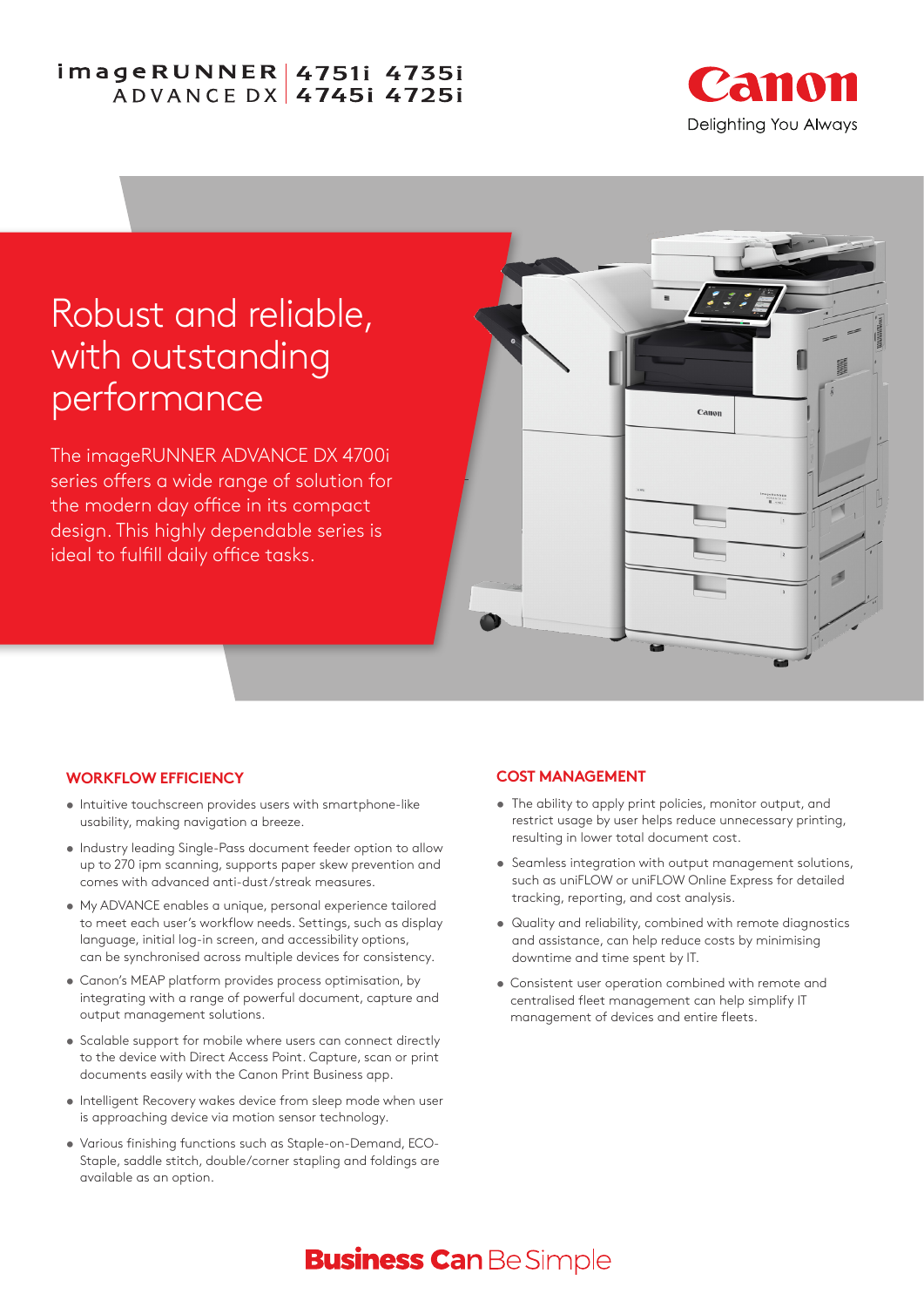#### **QUALITY AND RELIABILITY**

- Canon's signature reliability and engine technologies contribute to high-quality output to meet the needs of busy department.
- State-of-the-art imaging technologies and toner allow for consistent images in rich black-and-white tones and 1,200-dpi print resolution.
- Canon's device management tools give you a centralised point of control across your entire fleet, upgrade devices remotely, check device and consumables status and capture meter readings.
- Standard PCL and optional Adobe® PostScript® 3™ print driver allows seamless integration with enterprise applications.
- Remote diagnostics allow timely, accurate and effective resolution.
- Intuitive user maintenance videos and status notifications available to help achieve maximum uptime and keep supplies replenished.

#### **SUSTAINABILITY**

- Fusing technologies and innovative sleep mode features help lower overall energy consumption.
- Minimise paper wastage by holding jobs at the device with Force Hold Print. Choose to preview your print jobs or even change print settings at the device to achieve the desired results at the first time of printing.
- Consumes as little as 0.9W in sleep mode.

#### **SECURITY**

- **•** Control who has access to the device with different authentication methods such as picture login, department ID, user authentication and card access.
- **•** Ensure information privacy and security across your network with IPsec, port filtering capabilities, and SSL technology.
- **•** Enhance document confidentiality with encrypted secure print, secure print, secure watermark, encrypted PDF and device signature PDF.
- **•** Ensure device is safe from unknown firmware installation with system verification at startup.
- **•** Integrate with third-party solutions for complete monitoring protection.

# **MACHINE SPECIFICATION**

## **MAIN UNIT**

#### **Type**

A3 Monochrome Laser Multifunctional

**Core Function** Print, Copy, Scan, Send, Store and Optional Fax

**Processor** Canon Dual Custom Processor (Shared)

**Control Panel** Standard:10.1" TFT LCD WSVGA Colour Touch panel

**Memory** Standard : 3.0GB RAM

**Hard Disk drive**<br>Standard\* : 320GB (Available Disk Space: 250GB)<br>Maximum : 1TB \* A different initial HDD may be used.

**Mirroring Hard Disk Drive:** Optional

#### **Interface Connection**

- **Network**Standard: 1000Base-T/100Base-TX/10Base-T, Wireless LAN (IEEE 802.11 b/g/n) Optional : NFC, Bluetooth Low Energy **Others** Standard: USB 2.0 x 1 (Host), USB 3.0 x 1 (Host), USB 2.0 x 1 (Device)
- Optional : Serial Interface, Copy Control Interface

### **Paper Supply Capacity (A4, 80gsm)**

Standard : 1,200 sheets (2x 550-sheet cassette, 1x 100-sheet multi-purpose tray) Maximum : 6,350 sheets (with High Capacity Cassette Feeding Unit-B1 and Paper Deck Unit-F1)

#### **Paper Output Capacity (A4, 80gsm)**

- 
- Standard : 250 Sheets Maximum : 3,350 Sheets (with Buffer Pass-N1 + Staple Finisher-Y1 or Booklet Finisher-Y1)

# **Finishing Capabilities**<br>Standard Collate

: Collate, Group With options : Collate, Group, Offset, Staple, Saddle Stitch, Hole Punch, ECO Staple, Staple-On-Demand

#### **Supported Media Types**

**Multi-Purpose Tray:**<br>Thin, Plain, Heavy, Colour, Recycled, Pre-punched, Transparency, Tracing, Label, Bond, Envelope

**Paper Cassette (1/2):** Thin, Plain, Heavy, Colour, Recycled, Pre-punched

#### **Supported Media Sizes Multi-Purpose Tray**:

- Standard size: A3, A4, A4R, A5, A5R, A6R, B4, B5, B5R, Foolscap, India Legal, F4A Custom Size: 98.0 x 148.0 mm to 297.0 x 431.8 mm Free size: 98.0 x 148.0 mm to 297.0 x 431.8 mm Envelope: COM10 No.10, Monarch, DL, ISO-C5 Envelope custom size: 98.0 x 148.0mm to 297.0 x 431.8mm **Paper Cassette 1**:
- Standard size : A4, A4R, A5R, B4, B5, B5R, Foolscap, India Legal, F4A Custom size : 139.7 x 182.0 mm to 297.0 x 390.0 mm

#### **Paper Cassette 2**:

Standard size : A3, A4, A4R, A5R, B4, B5, B5R, Foolscap, India Legal, F4A Custom size : 139.7 x 182.0 mm to 297.0 x 431.8 mm Envelope\* : COM10 No.10, Monarch, DL, ISO-C5

# \* Envelope Feeder Attachment-D1 is required. **Supported Media Weights** Multi-purpose tray : 52 to 220 gsm

 (Thin (52 to 59gsm): vertical grain paper feed only) Paper Cassette (1/2) : 60 to 220 gsm Duplex : 60 to 105 gsm

**Warm-up Time**

Quick Startup Mode : 4 seconds or less<sup>+</sup><br>From Sleep Mode : 10 Seconds or Less From Sleep Mode<br>| From Power On

### : 24 Seconds or Less<sup>\*</sup>

+ Time from device power-on to when the copy icon appears and is enabled to operate on the touch panel display.

\* Time from device power-on, until copy ready (not print reservation)

**Dimensions (W x D x H)**

With Platen Cover-Y2 : 608 x 713 x 822 mm With Single Pass DADF-C1 : 608 x 722 x 932 mm With DADF-BA1 : 608 x 719 x 926 mm

**Installation Space (W x D)**  Basic: 1,116 x 1,160 mm (with Platen Cover Type Y2 + Multipurpose tray open/extension tray extended + Paper Cassette open)

1,116 x 1,169 mm (with Single Pass DADF-C1 + Multipurpose tray open/extension tray extended + Paper Cassette open)

1,116 x 1,166 mm (with DADF-BA1 + Multi-purpose tray open/extension tray extended + Paper Cassette open)

Fully Configured: 1,811 x 1,169 mm (with Single Pass DADF-C1 + Paper Deck Unit-F1 + Booklet Finisher-Y1 with extension tray extended and Saddle unit drawn)

1,811 x 1,166 mm (with DADF-BA1 + Paper Deck Unit F1 + Booklet Finisher-Y1 with extension tray extended and Saddle unit drawn)

# **Weight iR-ADV DX 4751i /4745i/4735i :**

With Platen Cover-Y2 : Approx. 76.1 kg including toner With Single Pass DADF-C1 : Approx. 89.0 kg including toner

With DADF-BA1 : Approx. 82.5 kg including toner **iR-ADV DX 4725i:**

With Platen Cover-Y2 : Approx. 75.0 kg including toner With Single Pass DADF-C1 : Approx. 87.9 kg including toner With DADF-BA1 : Approx. 81.4 kg including toner

#### **Printing Specifications**

# **Print Speed**<br>iR-ADV DX 4751i : Up to 51 ppm (A4), Up to 37 ppm (A4R),<br>Up to 20 ppm (A5R) iR-ADV DX 4745i: Up to 45 ppm (A4), Up to 32 ppm (A4R), Up to 22 ppm (A3), Up to 20 ppm (A5R) iR-ADV DX 4735i: Up to 35 ppm (A4), Up to 32 ppm (A4R), Up to 22 ppm (A3), Up to 20 ppm (A5R) iR-ADV DX 4725i: Up to 25 ppm (A4), Up to 17 ppm (A4R), Up to 15 ppm (A3), Up to 17 ppm (A5R)

**Print Resolution (dpi):** 1,200 x 1,200

**Page Description Languages** Standard <sup>:</sup> : UFR II, PCL 6<br>Optional : Adobe®Post . Ontin, i GEO<br>∴Adobe®PostScript®3™

#### **Direct Print**

Supported file types: PDF, EPS, TIFF/JPEG, and XPS

#### **Printing From Mobile and Cloud** AirPrint, Mopria, Google Cloud Print, Canon Print Business and uniFLOW Online

A range of software and MEAP-based solutions are available to provide printing from mobile devices or internetconnected devices and cloud-based services depending on your requirements.

Please contact your sales representative for further information

#### **Fonts**

PS fonts: 136 Roman

- PCL fonts: 93 Roman, 10 Bitmap fonts, 2 OCR fonts, Andalé Mono WT J/K/S/T\*1 (Japanese, Korean, Simplified and Traditional Chinese), Barcode fonts\*2
- \*1 Requires optional PCL INTERNATIONAL FONT SET-A1 \*2 Require optional BARCODE PRINTING KIT-D1
- 

#### **Operating System**

- UFRII: Windows® 7 / 8.1 /10 / Server 2008 / Server 2008 R2 / Server 2012 / Server 2012 R2 / Server 2016/Server 2019, MAC OS X (10.10 or later)
- PCL: Windows® 7 / 8.1 / 10 / Server 2008 / Server 2008 R2 / Server 2012 / Server 2012 R2 / Server 2016/Server 2019 PS: Windows® 7/8.1/10/Server 2008/Server 2008 R2/
- Server 2012/Server 2012 R2/Server 2016/Server 2019,<br>MAC OS X (10.10 or later)
- PPD: Windows® 7/8.1/10, MAC OS X (10.9 or later)

#### **Copy Specifications**

|                          |  | iR-ADV DX 4751i : Up to 51 ppm (A4), Up to 37 ppm (A4R),<br>Up to 25 ppm (A3), Up to 20 ppm (A5R) |
|--------------------------|--|---------------------------------------------------------------------------------------------------|
|                          |  | iR-ADV DX 4745i: Up to 45 ppm (A4), Up to 32 ppm (A4R),<br>Up to 22 ppm (A3), Up to 20 ppm (A5R)  |
|                          |  | iR-ADV DX 4735i: Up to 35 ppm (A4), Up to 32 ppm (A4R),<br>Up to 22 ppm (A3), Up to 20 ppm (A5R)  |
|                          |  | iR-ADV DX 4725i: Up to 25 ppm (A4), Up to 17 ppm (A4R),<br>Up to 15 ppm (A3), Up to 17 ppm (A5R)  |
| First-Copy-Out Time (A4) |  |                                                                                                   |

| iR-ADV DX 4751i       | : Approx. 3.7 seconds or less |
|-----------------------|-------------------------------|
| iR-ADV DX 4745i/4735i | : Approx. 3.8 seconds or less |
| iR-ADV DX 4725i       | : Approx. 5.2 seconds or less |
|                       |                               |

**Copy Resolution (dpi)** 600 x 600 **Multiple Copies** Up to 9,999 copies

**Copy Density** Automatic or Manual (9 Levels)

#### **Magnification**

Variable zoom: 25% - 400% (1% Increments) Preset reduction/enlargement: 25%, 50%, 61%, 70%, 81%, 86%, 100%(1:1), 115%, 122%, 141%, 200%, 400%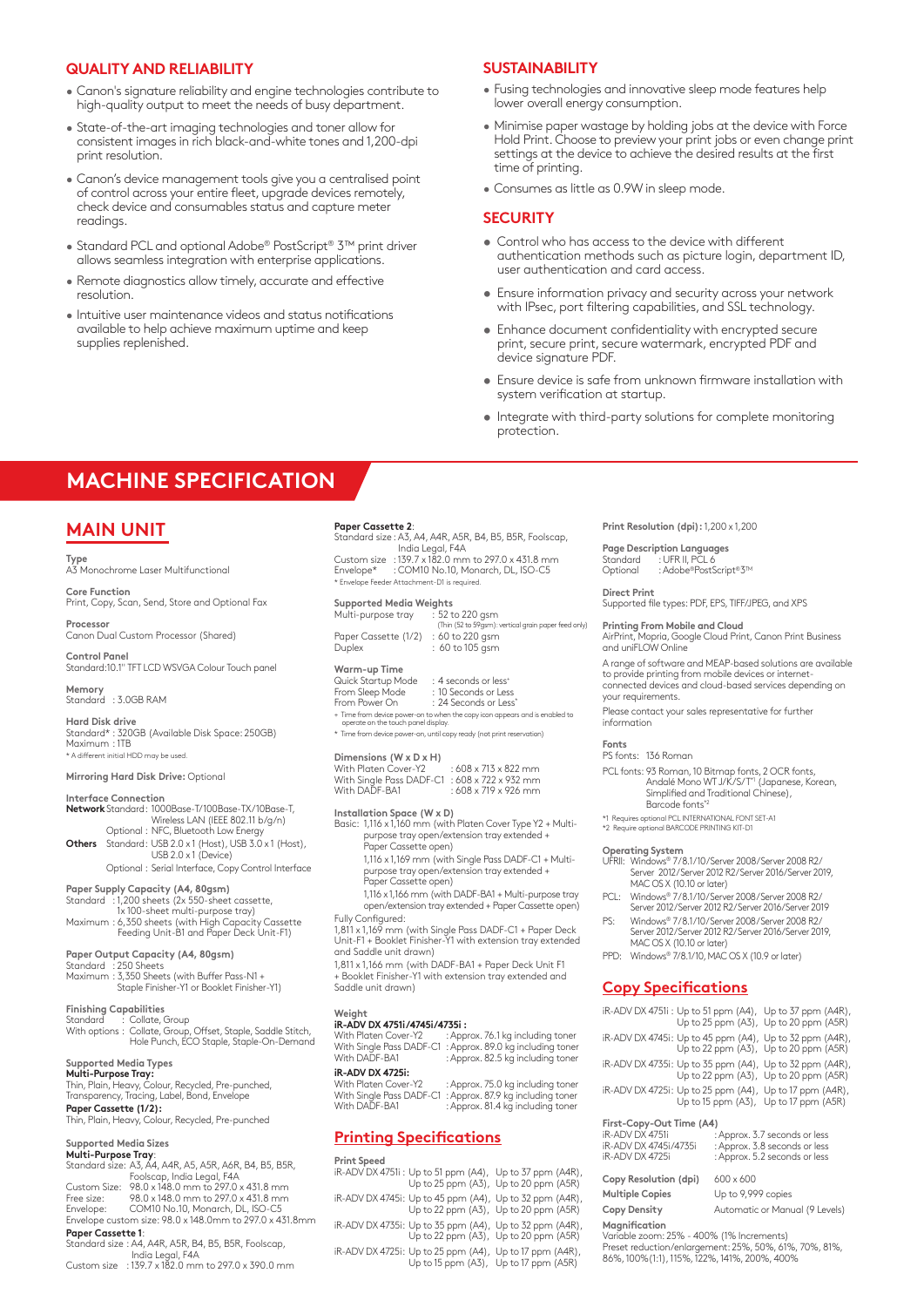#### **Scan Specifications**

**Type**

: Colour Flatbed Scan Unit Optional : Platen Cover Type-Y2, Single Pass DADF-C1\* or DADF-BA1 [2-sided to 2-sided (Automatic with DADF)] \* Detect Feeder Multi Sheet Feed is supported.

**Document Feeder Paper Capacity (80gsm)** Single Pass DADF-C1 : up to 200 sheets DADF-BA1 : up to 200 sheets

#### **Acceptable Originals and Weights**

Platen: Sheet, Book, and 3-Dimensional objects Document Feeder media weight:

SINGLE PASS DADF-C1\*: 1-sided scanning : 38 to 220 gsm (BW, CL) 2-sided scanning : 38 to 220 gsm (BW, CL) \*Acceptable weights of A6R or smaller is 50 to 220gsm.

DADF-BA1:

1-sided scanning : 38 to 128 gsm (BW), 64 to 128 gsm (CL) 2-sided scanning : 50 to 128 gsm (BW), 64 to 128 gsm (CL)

#### **Supported Media Sizes**

Platen: max. scanning size: up to 297.0 x 431.8 mm Document Feeder media size: Single Pass DADF-C1: A3, A4, A4R, A5, A5R, A6R, B4, B5,

B<sub>5R</sub>, B<sub>6R</sub> Custom size: 70.0 x 139.7 mm to 304.8 x 431.8 mm

DADF-BA1: A3, A4, A4R, A5, A5R, B4, B5, B5R, B6, Custom size: 139.7 x 128 mm to 297.0 x 431.8 mm

**Scan Speed (ipm: BW/CL; A4)**  Single Pass DADF-C1:

1-sided Scanning : 135/135 (300 x 300 dpi, send), 80/80 (600 x 600 dpi, copy) 2-sided Scanning : 270/270 (300 x 300 dpi, send), 160/90 (600 x 600 dpi, copy) DADF-BA1: 1-sided Scanning : 70/70 (300 x 300 dpi, send), 51/51 (600 x 600 dpi, copy) 2-sided Scanning : 35/35 (300 x 300 dpi, send), 25.5/25.5 (600 x 600 dpi, copy)

**Scan Resolution (dpi)**

Scan for Copy : 600 x 600 Scan for Send : (Push) 600 x 600 (SMB/FTP/WebDAV/ IFAX), (Pull) 600 x 600 Scan for Fax  $: 600 \times 600$ 

**Pull Scan Spec**

Colour Network ScanGear2. For both TWAIN and WIA Supported OS: Windows® 7/8.1/10/Server 2008/Server 2008 R2/Server 2012/Server 2012 R2/Server 2016

#### **Send Specifications**

**Destination**

Standard : E-mail/ Internet FAX (SMTP), SMB 3.0, FTP, WebDAV, Mail Box Optional : Super G3 FAX, IP Fax

**Address Book**

LDAP (2,000)/Local (1,600)/One-touch (200)

**Send Resolution (dpi)** Push : up to 600 x 600 Pull : up to 600 x 600

**Communication Protocol** File : FTP (TCP/IP), SMB3.0 (TCP/IP), WebDAV E-mail/I-Fax : SMTP, POP3

**File Format**

Standard : TIFF, JPEG, PDF (Compact, Searchable, Apply policy, Optimize for Web, PDF/A-1b, Trace & Smooth, Encrypted, Device Signature, User Signature), XPS (Compact, Searchable, Device Signature, User Signature), Office Open XML (PowerPoint, Word)

#### **Fax Specifications**

| Maximum Number of Connection Lines 4                                                                                                                                                                               |                                       |                                 |
|--------------------------------------------------------------------------------------------------------------------------------------------------------------------------------------------------------------------|---------------------------------------|---------------------------------|
| Modem Speed                                                                                                                                                                                                        | Super G3: 33.6 kbps<br>G3 : 14.4 kbps |                                 |
| <b>Compression Method</b>                                                                                                                                                                                          | MH, MR, MMR, JBIG                     |                                 |
| Resolution (dpi):<br>400x400 (Ultra Fine), 200x400 (Super Fine),<br>200x200 (Fine), 200x100 (Normal)                                                                                                               |                                       |                                 |
| Sending/Receiving Size<br>Sending : A3, A4, A4R, A5 <sup>*1</sup> , A5R <sup>*1</sup> , B4, B5 <sup>*2</sup> , B5R <sup>*1</sup><br>Receiving : A3, A4, A4R, A5R, B4, B5, B5R<br>*1 Sent as A4 *2 Sent as B4 short |                                       |                                 |
| <b>FAX Memory</b>                                                                                                                                                                                                  |                                       | Up to 30,000 pages (2,000 jobs) |
| <b>Speed Dials</b>                                                                                                                                                                                                 | Max. 200                              |                                 |
| Group Dials/Destinations Max. 199 dials                                                                                                                                                                            |                                       |                                 |
| Sequential Broadcast Max. 256 addresses                                                                                                                                                                            |                                       |                                 |
| <b>Memory Backup</b>                                                                                                                                                                                               | Yes                                   |                                 |

#### **Store Specifications**

**Mail Box (Number supported)** 100 User Inboxes, 1 Memory RX Inbox, 50 Confidential Fax Inboxes Maximum 30,000 Pages (2,000 jobs) Stored

#### **Advanced Box**

Communication Protocol: SMB or WebDAV Supported Client PC: Windows® 8.1/10 Concurrent Connections (Max.): SMB: 64, WebDAV: 3

 **Advanced Box available disc space** Standard: 16GB (With option: max. 480GB)

#### **Security Specifications**

#### **Authentication**

Standard : User Authentication (Picture Login, Picture and PIN Login, Card Login, Username and Password Login, Function Level Login, Mobile Login), Department ID Authentication (Department ID and PIN Login, Function Level Login), uniFLOW Online Express (PIN Login, Picture Login, Picture and PIN Login, Card Login, Card and PIN Login, Username and Password Login, Department ID and PIN Login, Function Level Login), Access Management System (Access Control)

#### **Document Security**

**Print Security** (Secure Print, Encrypted Secure Print, Forced<br>Hold Printing, uniFLOW Secure Print\*1)<br>**Receive Data Security** (Confidential Fax Inbox Forwarding

Received Documents Automatically)<br>**Scan Security** (Encrypted PDF, Device Signature PDF/<br>XPS, User Signature PDF/XPS, Adobe LiveCycle® Rights<br>Management ES2.5 Integration), BOX Security (Mail Box<br>Password Protected, Advance

**Send Data Security** (Setting for requesting password<br>input per transmission, Restricted E-mail/File send<br>functions,Confirming FAX number,Allow/Restrict Fax Driver<br>Transmissions, Allow/Restrict Sending from History, S/MIME Support), Scan Lock (QR code), Document Tracking (Secure Watermark) \*1 Requires uniFLOW Online / uniFLOW

#### **Network Security**

TLS 1.3, IPSec, IEEE802.1X authentication, SNMP V3.0, Firewall Functionality (IP/MAC Address Filtering), Dual Network Support (Wired LAN/Wireless LAN, Wired LAN/ Wired LAN), Disabling Unused Functions (Enabling/ Disabling Protocols /Applications, Enabling/Disabling Remote UI, Enabling/Disabling USB Interface)

#### **Device Security**

Protecting HDD Data (HDD Data Encryption (FIPS140- 2 Validated), HDD Data Overwrite Erase, HDD Lock), Standard HDD Initialize, Trusted Platform Module (TPM), Job Log Conceal Function, Protecting MFD Software Integrity, Checking MFD Software Integrity (Verify System at Startup, Runtime Intrusion Detection), Optional: IEEE2600.2 (Common Criteria Certification)

(available at a later schedule)

#### **Device Management and Auditing**

Administrator Password, Digital Certificate And Key Management, Audit Log,

Cooperating with External Security Audit System (Security Information and Event Management), Image Data Logging, Security Policy Setting

### **Environmental Specifications**

**Operating Environment** Temperature:10 to 30 ºC Humidity: 20 to 80 % RH (Relative Humidity)

**Power Source** 220-240V, 50-60Hz, 5.6A

**Power Consumption** Maximum: 1,500W Standby: Approx. 38 W\*1 Sleep mode: Approx. 0.9 W \*2

\*1 Reference Value (measured one unit) \*2 0.9W sleep mode is not available in all circumstances due to certain settings.

#### **Consumables**

Toner Cartridge NPG-73 Toner BK Toner Yield (Estimated Yield @6% Coverage) NPG-73 Toner BK : 42,100 pages

#### **Software and Printer Management**

**Tracking and reporting** Universal Login Manager (ULM) uniFLOW Online Express

# **Remote Management Tools** iW Management Console

eMaintenance Content Delivery System

**Scanning Software** Network ScanGear

#### **Optimisation Tools**

Canon Driver Configuration Tool NetSpot Device Installer

**Platform** MEAP (Multifunctional Embedded Application Platform)

**Document Publishing** IW DESKTOP

#### **Paper Supply Options CASSETTE FEEDING UNIT - AN1**

| Paper Capacity              | : 550 Sheets x 2 (80gsm)                               |
|-----------------------------|--------------------------------------------------------|
| Paper Type                  | : Thin, Plain, Heavy, Colour, Recycled,<br>Pre-punched |
| Paper Size                  | : A3, A4, A4R, A5R, B4, B5, B5R,                       |
| Custom size                 | : 139.7 x 182.0 mm to 297.0 to 390.0 mm                |
| Paper Weight                | : 60 to 220 gsm                                        |
| Power Source                | : From the Main Unit                                   |
|                             | Dimensions (WxDxH): 565 x 650 x 248 mm                 |
|                             | (attached to the main unit)                            |
| Weight                      | : Approx. 23.5 kg                                      |
|                             | <b>HIGH CAPACITY CASSETTE FEEDING UNIT -B1</b>         |
| Paper Capacity              | : 2,450 sheets (80 gsm)                                |
| Paper Type                  | : Thin, Plain, Heavy, Colour, Recycled,                |
|                             | Pre-punched                                            |
| Paper Size                  | : A4                                                   |
| Paper Weight                | : 60 to 220 gsm                                        |
| Power Source                | : From the Main Unit                                   |
|                             | Dimensions (WxDxH): 565 x 650 x 248 mm                 |
|                             | (attached to the main unit)                            |
| Weight                      | : Approx. 28 kg                                        |
| <b>PAPER DECK UNIT - F1</b> |                                                        |
| Paper Capacity              | : 2,700 sheets (80 gsm)                                |
| Paper Type                  | : Thin, Plain, Heavy, Colour, Recycled,                |
|                             | Pre-punched                                            |
| Paper Size                  | : A4, B5                                               |
| Paper Weight                | : 60 to 128 gsm                                        |

Power Source : From the Main Unit Dimensions (W x D x H): 344 x 630 x 440 mm

### (attached to the main unit) : Approx. 31 kg

#### **Hardware Accessories**

**Card Readers** COPY CARD READER-F1 COPY CARD READER ATTACHMENT-B7 **Others** PLATEN COVER TYPE-Y2 ENVELOPE FEEDER ATTACHMENT KIT-D1 UTILITY TRAY-B1 NUMERIC KEYPAD-A1

#### **Security Options**

**Device Security** iR-ADV SECURITY KIT-AN1 FOR IEEE 2600 COMMON CRITERIA CERTIFICATION (available at a later schedule)

**Data Security** HDD MIRRORING KIT-J1 2.5INCH/250GB HDD-N1 2.5INCH/1TB HDD-P1

#### **System and Controller Options**

**Print Accessories** PCL INTERNATIONAL FONT SET-A1 PCL ASIAN FONT SET-A1 PS PRINTER KIT-BG1/CC1

**Barcode Printing** BARCODE PRINTING KIT-D1

**System Accessories** COPY CONTROL INTERFACE KIT-A1 SERIAL INTERFACE KIT-K3 CONNECTION KIT-A2 FOR BLUETOOTH LE NEC KIT-F1

**Fax Accessories** SUPER G3 FAX BOARD-BF1 SUPER G3 2ND LINE FAX BOARD-BF1 SUPER G3 3RD/4TH LINE FAX BOARD-AS1 REMOTE FAX KIT-A1 IP FAX EXPANSION KIT-B1

#### **Other Options**

**Accessibility Accessories** ADF ACCESS HANDLE-A1 VOICE GUIDANCE KIT-G1 VOICE OPERATION KIT-D1

**Consumables** STAPI F-P1 STAPLE CARTRIDGE-Y1

For full specifications, please refer to the specification table on your local Canon web site.